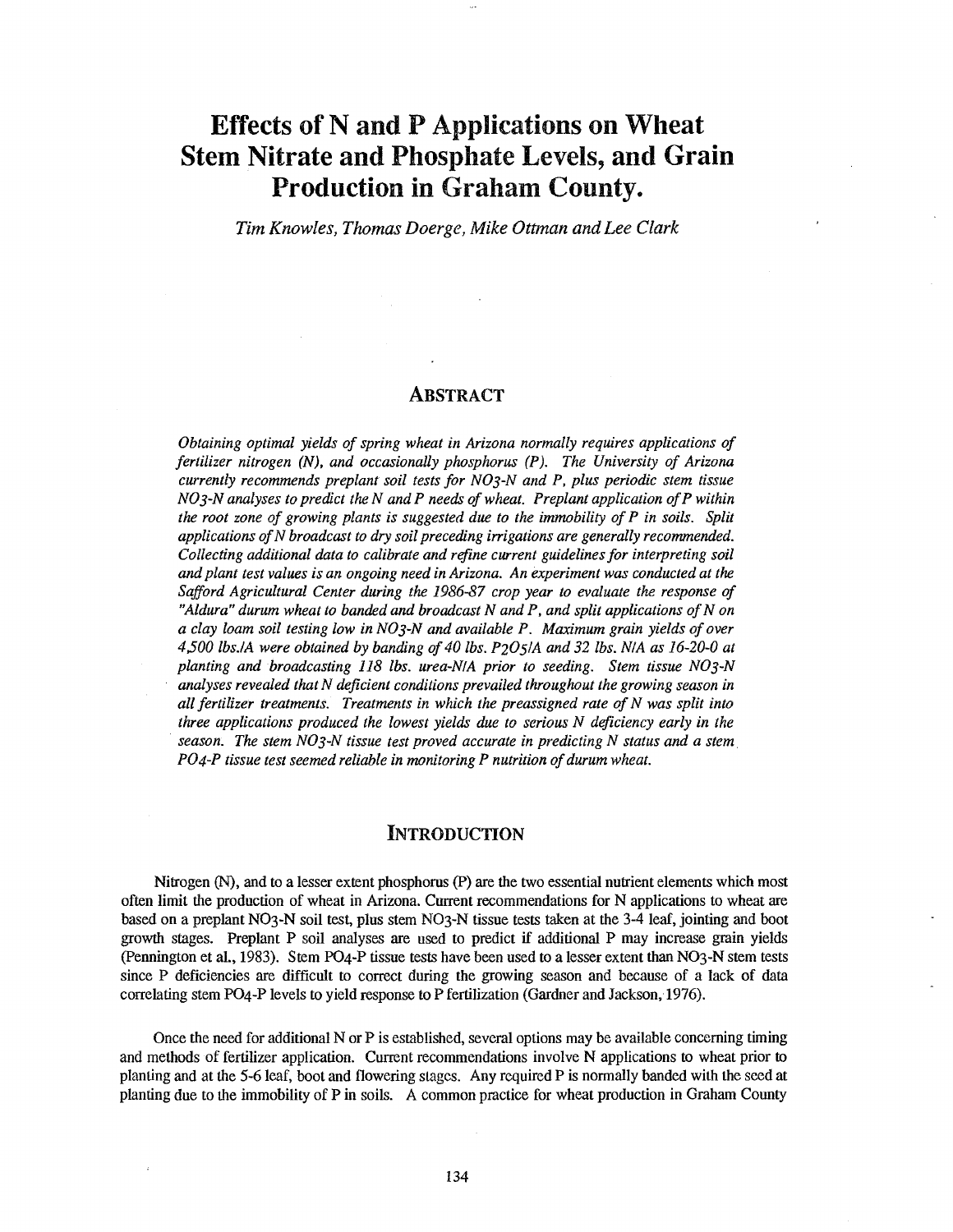is to apply all of the required N and P preplant as broadcast urea and banded ammonium phosphate-sulfate (16-20-0). Growers find split N applications inconvenient and question their possible benefit.

Split N applications to wheat have the potential to provide an adequate supply of N to the plant throughout the growing season without risking large N losses from heavy early season applications via leaching or dentrification. Wheat plants take up a majority of their N prior to the boot stage. Adequate N supply during this vegetative period is essential for attaining optimum plant biomass accumulation and grain yield. Applications of N following heading contribute to higher grain protein levels.

An experiment was conducted at the Safford Agricultural Center with the following objectives: 1) to determine the effect of banded or broadcast P and NH4-N on durum wheat when grown on a soil testing below the critical level for P and NO3-N; 2) to evaluate the effect of N and P applications on levels of stem tissue NO3-N and PO4-P; and 3) to determine the effect of split applications of N as opposed to applying all N at or before planting.

# MATERIALS AND METHODS

A fertility trial with "Aldura" durum wheat was conducted on a Pima clay loam (fine silty, mixed, thermic, Typic, Torrifluvent) at the Safford Agricultural Center. Plots had been previously cropped with unfertilized Sudan grass to reduce the level of residual soil N. Chemical properties of the surface soil (0 -12 in.) were: pH, 8.1; sodium bicarbonate extractable P, 8 ppm; electrical conductivity, 2.9 dS/m; ammonium acetate extractable sodium, 8.0 meq /100g; free CaCO3, high; and computed exchangeable sodium percent (ESP), 27.3 %. Preplant NO3 -N in the surface 12 inches of soil was determined by H2O extraction and Kjeldahl steam distillation to be 1.3 ppm.

The rates, timing, sources and application methods of N and P fertilizers are listed in Table 1. Preplant broadcast N was hand spread and worked into the surface 3-4 inches of soil during the seeding operation. All midseason N applications were hand broadcast on dry soil no more than 2 hours prior to irrigation.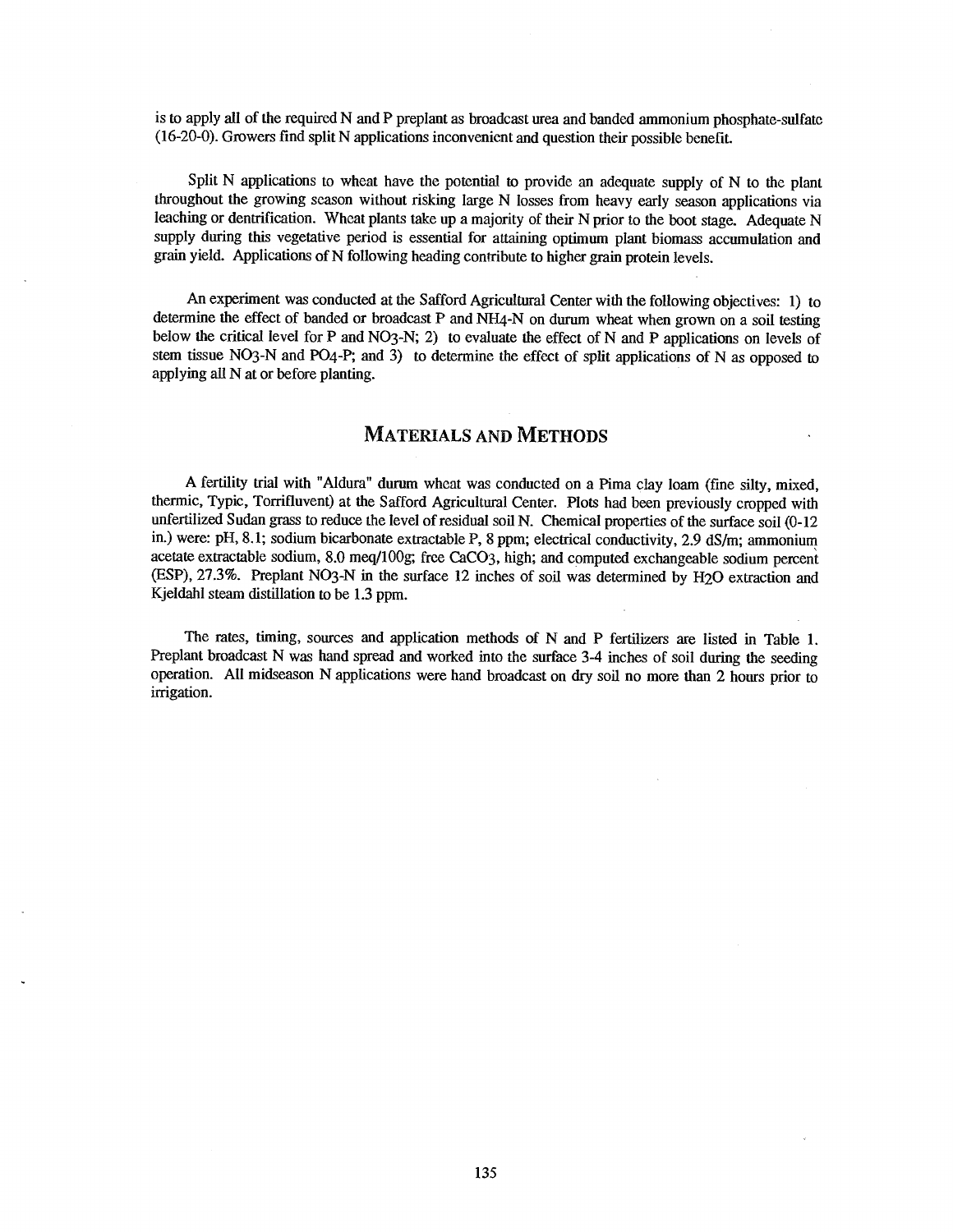|              | Preplant                    |                | Planting<br>_________ |             | Banded at Topdressings<br>of Urea-N |                                               | Total for<br>Season |             |
|--------------|-----------------------------|----------------|-----------------------|-------------|-------------------------------------|-----------------------------------------------|---------------------|-------------|
| $P_2O_5$     |                             |                |                       |             |                                     | Treatment* N $P_2O_5$ N $P_2O_5$ Joint Boot N |                     |             |
|              |                             |                |                       |             |                                     |                                               |                     |             |
|              |                             |                |                       |             |                                     |                                               |                     |             |
|              | 1. Check                    | $\mathbf{0}$   | $\mathbf 0$           | $\bf{0}$    | $\mathbf 0$                         | $\mathbf{0}$                                  | $\mathbf{0}$        | $\mathbf 0$ |
| 0<br>40      | $2.16 - 20 - 0$             | $\overline{0}$ | $\mathbf 0$           | 32          | 40                                  | 78                                            | 40                  | 150         |
| $\mathbf{0}$ | banded<br>$3.21 - 0 - 0$    | $\mathbf 0$    | $\mathbf{0}$          | 32          | $\Omega$                            | 78                                            | 40                  | 150         |
|              | banded<br>$4.16 - 20 - 0$   | 32             | 40                    | $\mathbf 0$ | $\overline{0}$                      | 78                                            | 40                  | 150         |
| 40           | broadcast<br>$5.21 - 0 - 0$ | 32             | $\mathbf{0}$          | $\mathbf 0$ | $\overline{0}$                      | 78                                            | 40                  | 150         |
| $\Omega$     | broadcast                   |                |                       |             |                                     | $\overline{0}$                                | $\pmb{0}$           | 150         |
| 40           | 6. Local                    | 118            | $\overline{0}$        | 32          | 40                                  |                                               |                     |             |
|              | Standard (urea)             |                |                       |             |                                     |                                               |                     |             |

Table 1. Rates, timing and fertilizer sources applied to "Aldura" wheat grown on a Pima clay loam at the Safford Agricultural Center.

#21 -0 -0 and 16 -20 -0 refer to ammonium sulfate and ammonium phosphate-sulfate respectively.

 $\sim$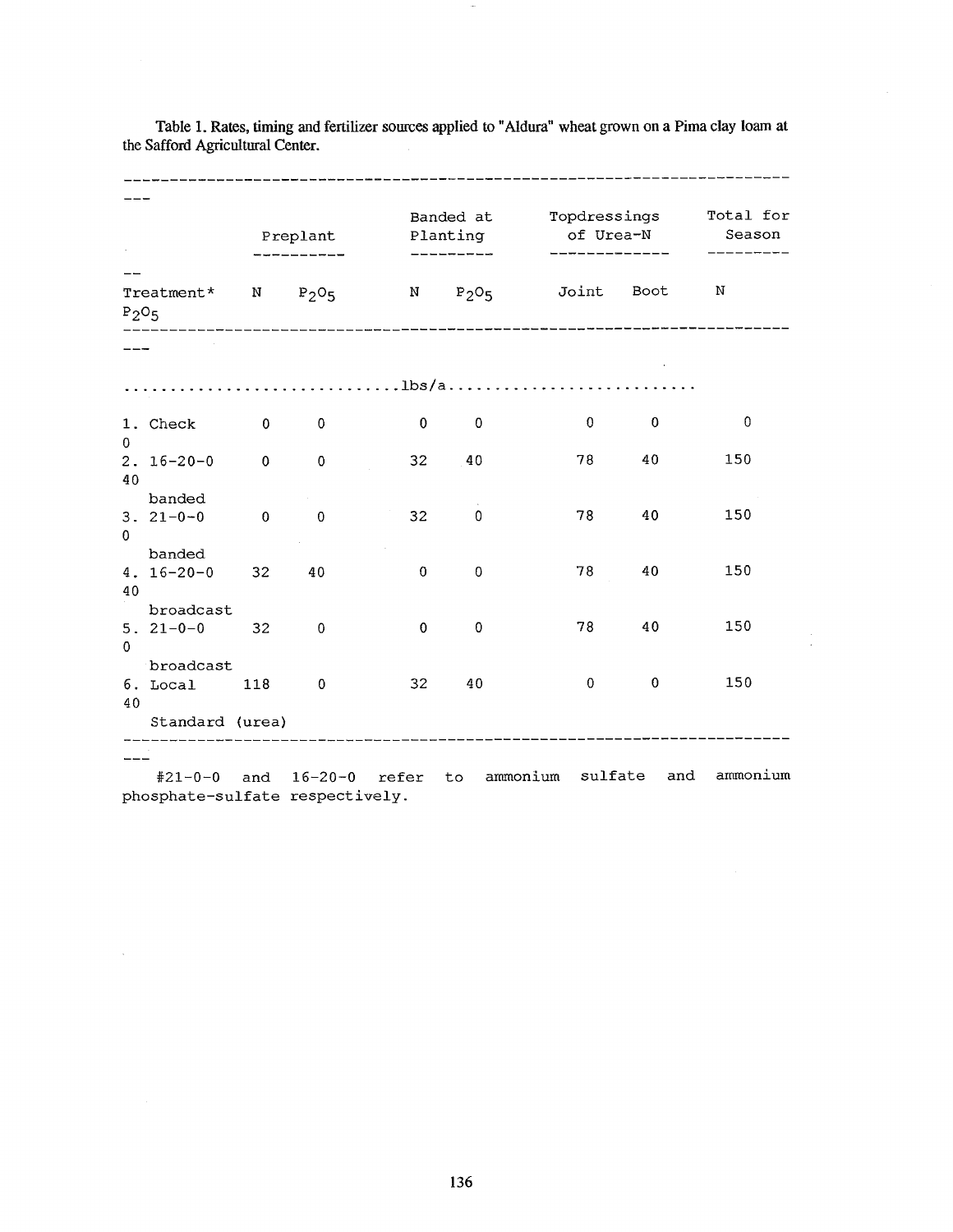Wheat seed was drilled on flat borders at the rate of 200 lbs./A on 23 December, 1986 and irrigated up. A total of about 29 inches of water containing approximately 14 lbs. NO3-N was applied in five irrigations (including pre -irrigation). Rainfall during the growth period was 3.4 inches. Individual plots were 15.5 x 45 feet and all treatments were replicated four times in a randomized complete block design.

Stem tissue samples were taken on 6 March at the 3-4 leaf stage, then at the joint (3 April), boot (17 April) and heading (1 May) stages of growth. The plant parts sampled were the stem (between ground level and the seed) for samples taken prior to jointing, and the two inches of stem (just above ground level) for the remaining dates. Samples were dried, ground and analyzed for NO3 -N content using a specific ion electrode. Analysis for PO4-P was done using a 2% acetic acid extraction and the colorimetric method of Murphy and Riley.

Grain yields were estimated by harvesting a 164 sq. ft. area in each plot using a small plot combine on 24 June.

### RESULTS AND DISCUSSION

Table 2 shows the NO3-N content of wheat stems throughout the season. Stem NO3-N levels from all treatments fell below the deficient level (2,000 ppm NO3 -N) by the first sampling date and remained deficient through the season. Tissue levels, however, did increase in response to applications of N at the joint and boot stages in treatments 2-5.

Neither the method of applying N at planting nor the inclusion of P fertilizer at that time had any significant affect on stem NO3-N levels as seen in treatments 2 through 5.

The local practice of applying all N at or before planting (Treatment 6) resulted in more favorable N nutrition early in the season, compared to the plants receiving split applications of N (Treatments 2-5). However, by the boot stage, the stem NO3-N content in treatments receiving split applications surpassed the NO3 -N levels found in the plants receiving all fertilizer N at the beginning of the season.

The significantly higher grain yield for plots receiving all N by planting (Treatment 6) indicates that N deficiency was more serious when it occurred early in the season (Table 3). Yield results from an adjacent N fertility trial indicated that about 200 lbs. N/acre was required to attain the maximum yield possibility for this site (about 6000 lbs. grain /acre). Benefit from split applying fertilizer N may have been obtained if the preassigned rate of N fertilizer used in this experiment had more nearly equaled this higher rate.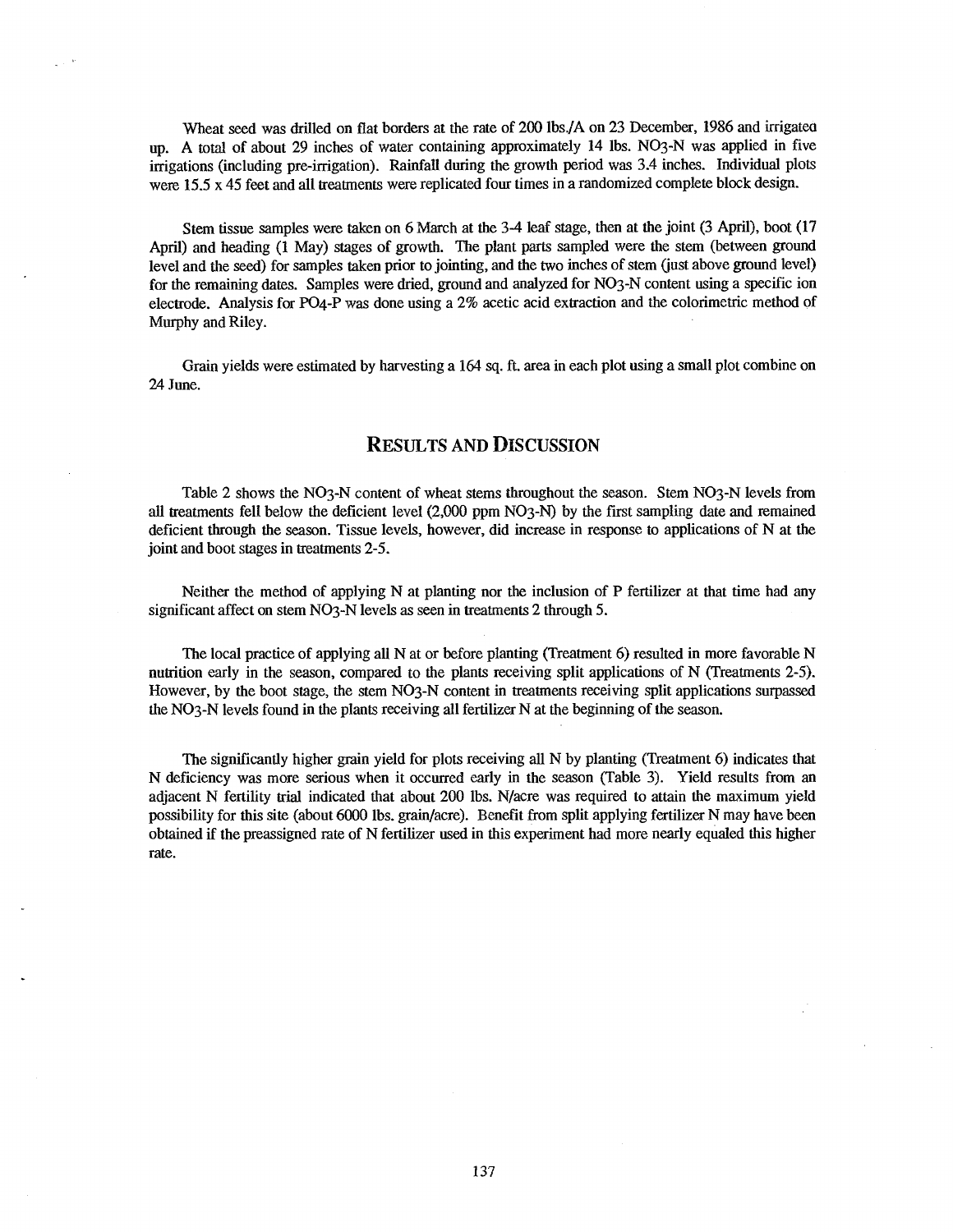| Treatment      |            | Stem $NO3-N$ (ppm) |       |
|----------------|------------|--------------------|-------|
|                | $3-4$ Leaf | Joint              | Boot  |
| $\mathbf 1$    | 120 f      | $120$ e            | 110 d |
| $\overline{c}$ | 330 bcde   | 230 bcd            | 940 b |
| $\overline{3}$ | 380 bcd    | $160 \text{ cd}$   | 990 b |
| 4              | 370 bcde   | 280 bcd            | 940 b |
| 5              | $460$ bc   | 170 cd             | 1170a |
| 6              | 1460a      | 730 a              | 530 c |
|                |            |                    |       |
| LSD.05         | 160        | 160                | 160   |

Table 2. Stem NO3-N values for "Aldura" wheat at Safford Agricultural Center receiving different rates and placement of N and P fertilizer.

 $\alpha$ 

 $\bar{z}$ 

\*Numbers within the same column followed by the same letter are not significantly different at the 5% level according to the SNK method.

 $\mathcal{L}$